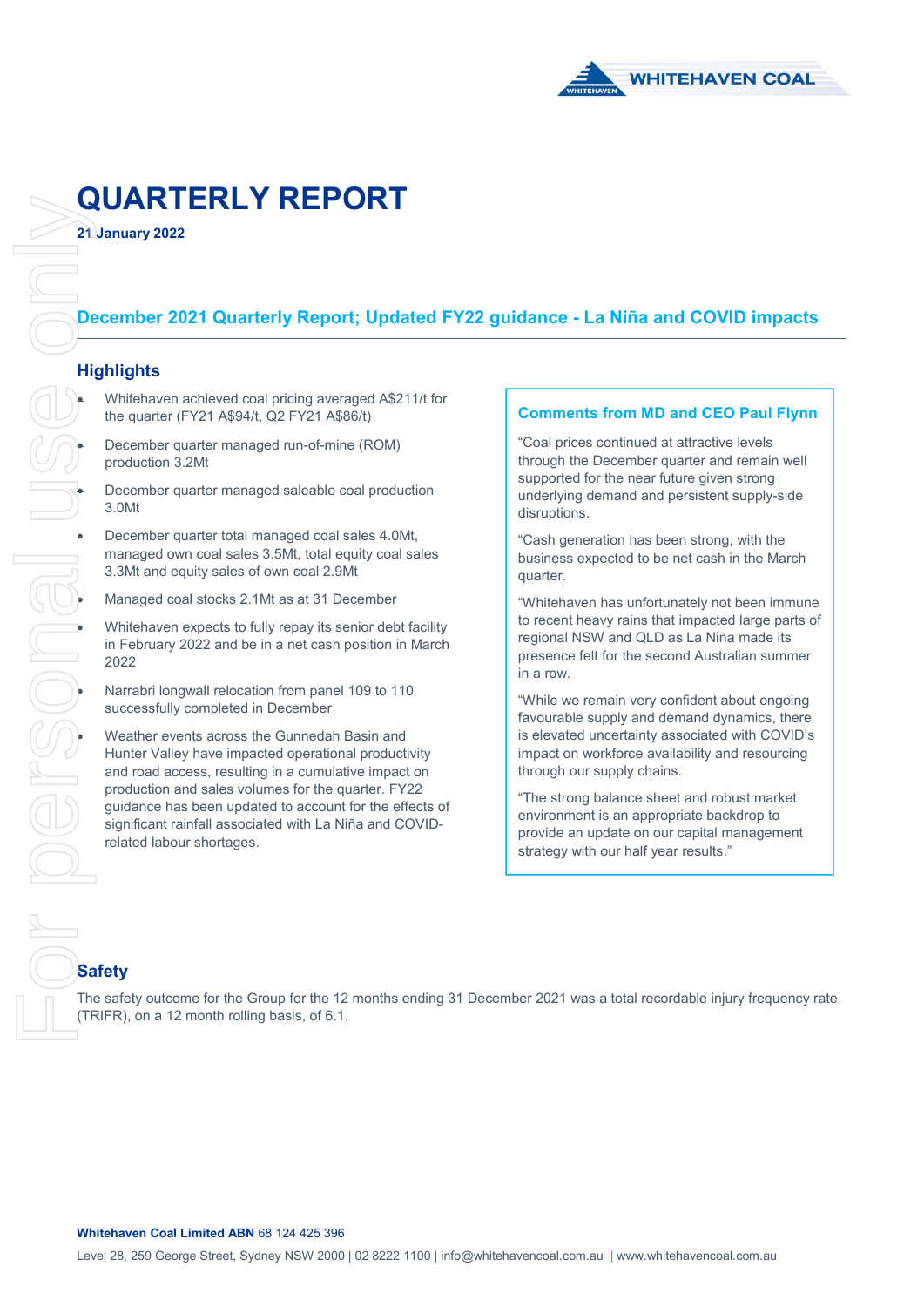

# **Whitehaven Managed Production, Sales and Stock Volumes**

Unusually heavy rain in the quarter caused local flooding that saw road access to the mines and Gunnedah CHPP cut off for up to two weeks. Flooding is estimated to have caused approximately 600kt – 700kt of ROM production at Maules Creek to be deferred and 100kt – 200kt of ROM production at the Gunnedah open cuts to be deferred.

| related impacts.                  |          |                      |          |                 |                     |        |
|-----------------------------------|----------|----------------------|----------|-----------------|---------------------|--------|
|                                   |          |                      |          |                 |                     |        |
|                                   |          | <b>Quarter Ended</b> |          |                 | <b>Year to Date</b> |        |
| <b>Thousands of tonnes</b>        | Dec 2021 | Dec 2020             | Change   | <b>Dec 2021</b> | Dec 2020            | Change |
| Managed ROM Coal Production       | 3.235    | 5.138                | (37%)    | 8.398           | 9,622               | (13%)  |
| Managed Saleable Coal Production  | 3.024    | 3,949                | (23%)    | 7,683           | 8,806               | (13%)  |
| Managed Sales of Produced Coal    | 3,520    | 3,924                | (10%)    | 7,740           | 9,537               | (19%)  |
| Managed Sales of Purchased Coal   | 451      | 537                  | (16%)    | 877             | 955                 | (8%)   |
| <b>Total Managed Coal Sales</b>   | 3,971    | 4,461                | $(11\%)$ | 8,617           | 10,492              | (18%)  |
| Managed Coal Stocks at period end | 2,148    | 2,276                | (6%)     | 2,148           | 2,276               | (6%)   |
|                                   |          |                      |          |                 |                     |        |

### **Whitehaven Equity Production, Sales and Stock Volumes**

|                                                                                                                                                |                 | <b>Quarter Ended</b> |          |                   | <b>Year to Date</b> |                                              |
|------------------------------------------------------------------------------------------------------------------------------------------------|-----------------|----------------------|----------|-------------------|---------------------|----------------------------------------------|
| <b>Thousands of tonnes</b>                                                                                                                     |                 | Dec 2021 Dec 2020    | Change   | <b>Dec 2021</b>   | Dec 2020            | Change                                       |
| Managed ROM Coal Production                                                                                                                    | 3,235           | 5,138                | (37%)    | 8,398             | 9,622               | (13%)                                        |
| Managed Saleable Coal Production                                                                                                               | 3,024           | 3,949                | (23%)    | 7,683             | 8,806               | (13%)                                        |
| Managed Sales of Produced Coal                                                                                                                 | 3,520           | 3,924                | (10%)    | 7,740             | 9,537               | (19%)                                        |
| Managed Sales of Purchased Coal                                                                                                                | 451             | 537                  | (16%)    | 877               | 955                 | (8%)                                         |
| <b>Total Managed Coal Sales</b>                                                                                                                | 3,971           | 4,461                | $(11\%)$ | 8,617             | 10,492              | (18%)                                        |
| Managed Coal Stocks at period end                                                                                                              | 2,148           | 2,276                | (6%)     | 2,148             | 2,276               | (6%)                                         |
| <b>Whitehaven Equity Production, Sales and Stock Volumes</b>                                                                                   |                 |                      |          |                   |                     |                                              |
|                                                                                                                                                |                 | <b>Quarter Ended</b> |          |                   | <b>Year to Date</b> |                                              |
| <b>Thousands of tonnes</b>                                                                                                                     | <b>Dec 2021</b> | Dec 2020             | Change   | <b>Dec 2021</b>   | Dec 2020            | Change                                       |
| <b>Equity ROM Coal Production</b>                                                                                                              | 2,643           | 4,105                | (36%)    | 6,728             | 7,727               | (13%)                                        |
| <b>Equity Saleable Coal Production</b>                                                                                                         | 2,438           | 3,221                | (24%)    | 6,181             | 7,161               | (14%)                                        |
| <b>Equity Sales of Produced Coal</b>                                                                                                           | 2,862           | 3,198                | (10%)    | 6,287             | 7,775               | (19%)                                        |
| <b>Equity Sales of Purchased Coal</b>                                                                                                          | 451             | 537                  | (16%)    | 877               | 935                 | (6%)                                         |
| <b>Total Equity Coal Sales</b>                                                                                                                 | 3,313           | 3,736                | $(11\%)$ | 7,165             | 8,710               | (18%)                                        |
| Equity Coal Stocks at period end                                                                                                               |                 |                      | (6%)     |                   |                     |                                              |
|                                                                                                                                                | 1,741           | 1,855                |          | 1,741             | 1,855               |                                              |
| <b>Maules Creek Open Cut Mine</b><br>Whitehaven 75%                                                                                            |                 |                      |          |                   |                     |                                              |
|                                                                                                                                                |                 | <b>Quarter Ended</b> |          |                   | <b>Year to Date</b> |                                              |
| Thousands of tonnes – Managed                                                                                                                  | <b>Dec 2021</b> | Dec 2020             | Change   | Dec 2021 Dec 2020 |                     |                                              |
| <b>ROM Coal Production</b>                                                                                                                     | 1,996           | 3,251                | (39%)    | 4,935             | 5,218               |                                              |
| Saleable Coal Production                                                                                                                       | 1,786           | 2,094                | (15%)    | 4,224             | 4,299               |                                              |
| Sales of Produced Coal                                                                                                                         | 1,804           | 2,160                | (16%)    | 4,332             | 4,606               |                                              |
| Coal Stocks at period end                                                                                                                      | 1,339           | 1,248                | 7%       | 1,339             | 1,248               |                                              |
| Maules Creek delivered ROM production of 2.0Mt in the December quarter, 39% below pcp for the reasons outlined above.                          |                 |                      |          |                   |                     | (6%)<br>Change<br>(5%)<br>(2%)<br>(6%)<br>7% |
| December quarter saleable coal production of 1.8Mt was 15% below pcp, reflecting reduced processing days due to the loss<br>of access to site. |                 |                      |          |                   |                     |                                              |
| Sales volumes for the quarter of 1.8Mt were 16% below pcp reflecting saleable coal volumes.                                                    |                 |                      |          |                   |                     |                                              |

#### **Maules Creek Open Cut Mine**

#### **Whitehaven 75%**

|                               | <b>Quarter Ended</b> |          |        | <b>Year to Date</b> |          |        |  |
|-------------------------------|----------------------|----------|--------|---------------------|----------|--------|--|
| Thousands of tonnes - Managed | Dec 2021             | Dec 2020 | Change | <b>Dec 2021</b>     | Dec 2020 | Change |  |
| <b>ROM Coal Production</b>    | 1.996                | 3.251    | (39%)  | 4,935               | 5.218    | (5%)   |  |
| Saleable Coal Production      | 1,786                | 2,094    | (15%)  | 4,224               | 4,299    | (2%)   |  |
| Sales of Produced Coal        | 1.804                | 2,160    | (16%)  | 4,332               | 4,606    | (6%)   |  |
| Coal Stocks at period end     | 1,339                | 1,248    | 7%     | 1,339               | 1.248    | 7%     |  |
|                               |                      |          |        |                     |          |        |  |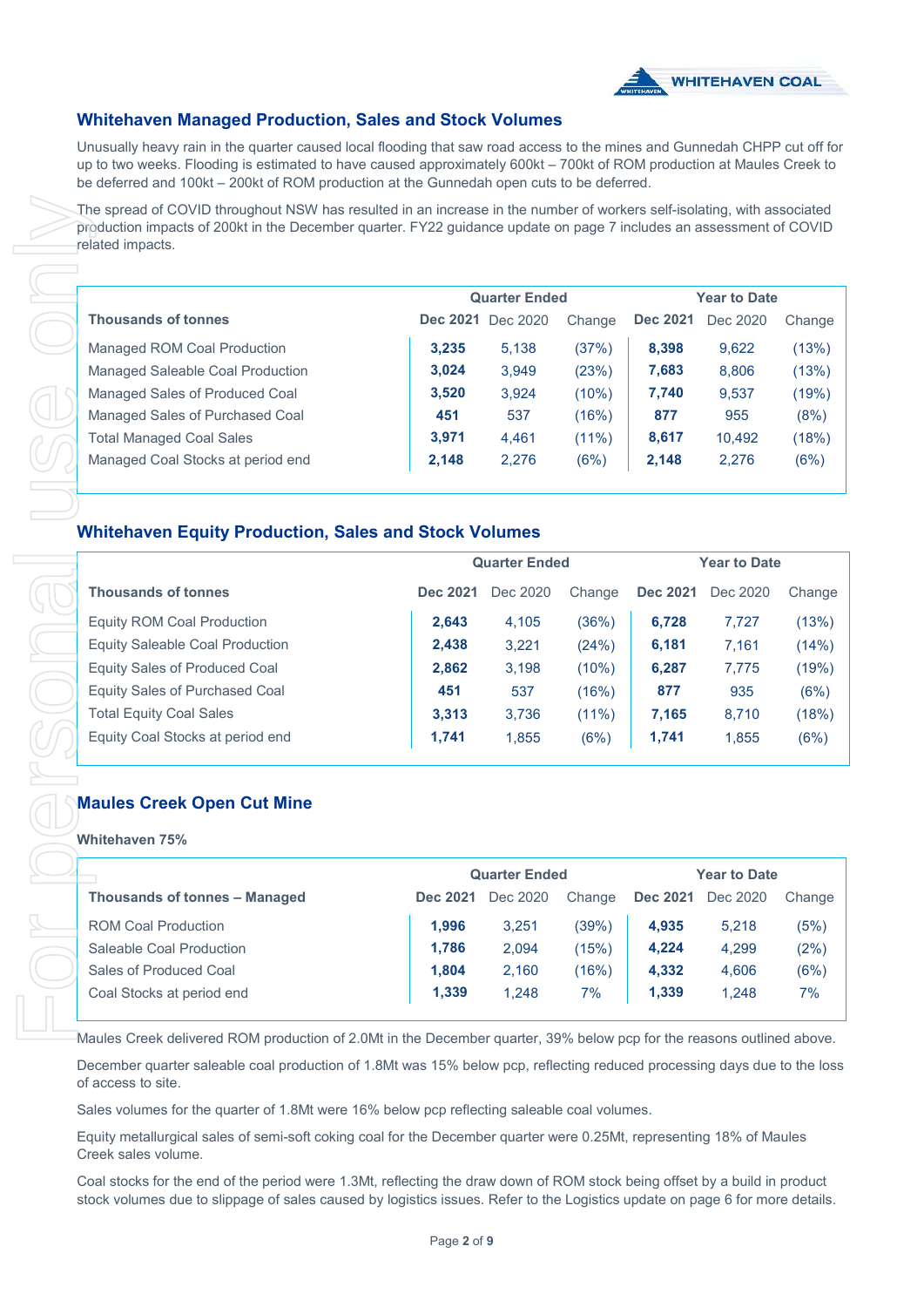

# **Narrabri Underground Longwall Mine**

#### **Whitehaven 77.5%**

|          |          |        | <b>Year to Date</b>  |          |        |  |
|----------|----------|--------|----------------------|----------|--------|--|
| Dec 2021 | Dec 2020 | Change | <b>Dec 2021</b>      | Dec 2020 | Change |  |
| 415      | 978      | (58%)  | 1.940                | 2.624    | (26%)  |  |
| 619      | 908      | (32%)  | 1.981                | 2,537    | (22%)  |  |
| 1.004    | 926      | 8%     | 1.756                | 2.921    | (40%)  |  |
| 319      | 487      | (34%)  | 319                  | 487      | (34%)  |  |
|          |          |        | <b>Quarter Ended</b> |          |        |  |

# **Gunnedah Open Cut Mines**

#### **Whitehaven 100%**

| Thousands of tonnes - Managed                                                                                                                                                                                                                                                                                                                                                                                                                                   |                 | Dec 2021 Dec 2020    | Change         | <b>Dec 2021</b> | Dec 2020            | Change         |
|-----------------------------------------------------------------------------------------------------------------------------------------------------------------------------------------------------------------------------------------------------------------------------------------------------------------------------------------------------------------------------------------------------------------------------------------------------------------|-----------------|----------------------|----------------|-----------------|---------------------|----------------|
| <b>ROM Coal Production</b>                                                                                                                                                                                                                                                                                                                                                                                                                                      | 415             | 978                  | (58%)          | 1,940           | 2,624               | (26%)          |
| Saleable Coal Production                                                                                                                                                                                                                                                                                                                                                                                                                                        | 619             | 908                  | (32%)          | 1,981           | 2,537               | (22%)          |
| Sales of Produced Coal                                                                                                                                                                                                                                                                                                                                                                                                                                          | 1,004           | 926                  | 8%             | 1,756           | 2,921               | (40%)          |
| Coal Stocks at period end                                                                                                                                                                                                                                                                                                                                                                                                                                       | 319             | 487                  | (34%)          | 319             | 487                 | (34%)          |
|                                                                                                                                                                                                                                                                                                                                                                                                                                                                 |                 |                      |                |                 |                     |                |
| The longwall was relocated from panel 109 to 110 during the quarter and managed ROM production at Narrabri was 0.4Mt.<br>Longwall production recommenced on 22 December. A tight labour market restricted the availability of contract labour to<br>complete the longwall move necessitating redeployment of mine development labour. The step around from panel 110A to<br>panel 110B is scheduled to commence in May 2022 and be completed in late June 2022. |                 |                      |                |                 |                     |                |
| Saleable coal production of 0.6Mt for the quarter was 32% below pcp, reflecting ROM production partially offset by the draw<br>down of ROM stocks.                                                                                                                                                                                                                                                                                                              |                 |                      |                |                 |                     |                |
| Managed sales volumes for the quarter of 1.0Mt were 8% above pcp. Sales were supported by the drawdown of stockpiles,<br>which resulted in a 34% decrease in coal stocks of 0.3Mt when compared to pcp.                                                                                                                                                                                                                                                         |                 |                      |                |                 |                     |                |
| There were no equity metallurgical sales of PCI during the quarter, reflecting the mine plan. PCI sales will recommence in<br>Q3 FY22 with mining of panel 110A.                                                                                                                                                                                                                                                                                                |                 |                      |                |                 |                     |                |
| The commencement of cut and flit mining of panels 201 and 202 is expected in late Q3 FY22 due to contractor and supplier<br>labour shortages.                                                                                                                                                                                                                                                                                                                   |                 |                      |                |                 |                     |                |
| The next longwall move from panel 110 to 203 is scheduled for late Q3 FY23. Relocation of the longwall to panel 203 will                                                                                                                                                                                                                                                                                                                                        |                 |                      |                |                 |                     |                |
| see the return to mining in shallower ground, and is expected to bring improved production, improved productivity and lower<br>unit costs.                                                                                                                                                                                                                                                                                                                      |                 |                      |                |                 |                     |                |
|                                                                                                                                                                                                                                                                                                                                                                                                                                                                 |                 |                      |                |                 |                     |                |
|                                                                                                                                                                                                                                                                                                                                                                                                                                                                 |                 |                      |                |                 |                     |                |
| <b>Gunnedah Open Cut Mines</b>                                                                                                                                                                                                                                                                                                                                                                                                                                  |                 |                      |                |                 |                     |                |
| Whitehaven 100%                                                                                                                                                                                                                                                                                                                                                                                                                                                 |                 |                      |                |                 |                     |                |
|                                                                                                                                                                                                                                                                                                                                                                                                                                                                 |                 | <b>Quarter Ended</b> |                |                 | <b>Year to Date</b> |                |
| <b>Thousands of tonnes</b>                                                                                                                                                                                                                                                                                                                                                                                                                                      |                 | Dec 2021 Dec 2020    | Change         |                 | Dec 2021 Dec 2020   | Change         |
| <b>ROM Coal Production</b>                                                                                                                                                                                                                                                                                                                                                                                                                                      | 824             | 908                  | $(9\%)$        | 1,523           | 1,779               | (14%)          |
| Saleable Coal Production                                                                                                                                                                                                                                                                                                                                                                                                                                        | 618             | 947                  | (35%)          | 1,478           | 1,970               | (25%)          |
| Sales of Produced Coal                                                                                                                                                                                                                                                                                                                                                                                                                                          | 712             | 838                  | (15%)          | 1,651           | 2,009               | (18%)          |
| Coal Stocks at period end                                                                                                                                                                                                                                                                                                                                                                                                                                       | 489             | 542                  | (10%)          | 489             | 542                 | (10%)          |
| For the December quarter, Gunnedah open cut mines achieved managed ROM coal production of 0.8Mt. See below for<br>production and sales details per mine.                                                                                                                                                                                                                                                                                                        |                 |                      |                |                 |                     |                |
| <b>Tarrawonga Mine</b>                                                                                                                                                                                                                                                                                                                                                                                                                                          |                 |                      |                |                 |                     |                |
| Whitehaven 100%                                                                                                                                                                                                                                                                                                                                                                                                                                                 |                 |                      |                |                 |                     |                |
|                                                                                                                                                                                                                                                                                                                                                                                                                                                                 |                 | <b>Quarter Ended</b> |                |                 | <b>Year to Date</b> |                |
| <b>Thousands of tonnes</b>                                                                                                                                                                                                                                                                                                                                                                                                                                      | <b>Dec 2021</b> | Dec 2020             | Change         | <b>Dec 2021</b> | Dec 2020            | Change         |
|                                                                                                                                                                                                                                                                                                                                                                                                                                                                 |                 |                      |                |                 |                     |                |
| <b>ROM Coal Production</b>                                                                                                                                                                                                                                                                                                                                                                                                                                      | 551             | 564                  | (2%)           | 990             | 1,054               | (6%)           |
| Saleable Coal Production<br><b>Sales of Produced Coal</b>                                                                                                                                                                                                                                                                                                                                                                                                       | 355<br>403      | 466<br>490           | (24%)<br>(18%) | 801<br>883      | 967<br>1,063        | (17%)<br>(17%) |

#### **Tarrawonga Mine**

#### **Whitehaven 100%**

|                            | <b>Quarter Ended</b> |          |        | <b>Year to Date</b> |          |        |  |
|----------------------------|----------------------|----------|--------|---------------------|----------|--------|--|
| <b>Thousands of tonnes</b> | <b>Dec 2021</b>      | Dec 2020 | Change | <b>Dec 2021</b>     | Dec 2020 | Change |  |
| <b>ROM Coal Production</b> | 551                  | 564      | (2%)   | 990                 | 1.054    | (6%)   |  |
| Saleable Coal Production   | 355                  | 466      | (24%)  | 801                 | 967      | (17%)  |  |
| Sales of Produced Coal     | 403                  | 490      | (18%)  | 883                 | 1.063    | (17%)  |  |
| Coal Stocks at period end  | 299                  | 224      | 34%    | 299                 | 224      | 34%    |  |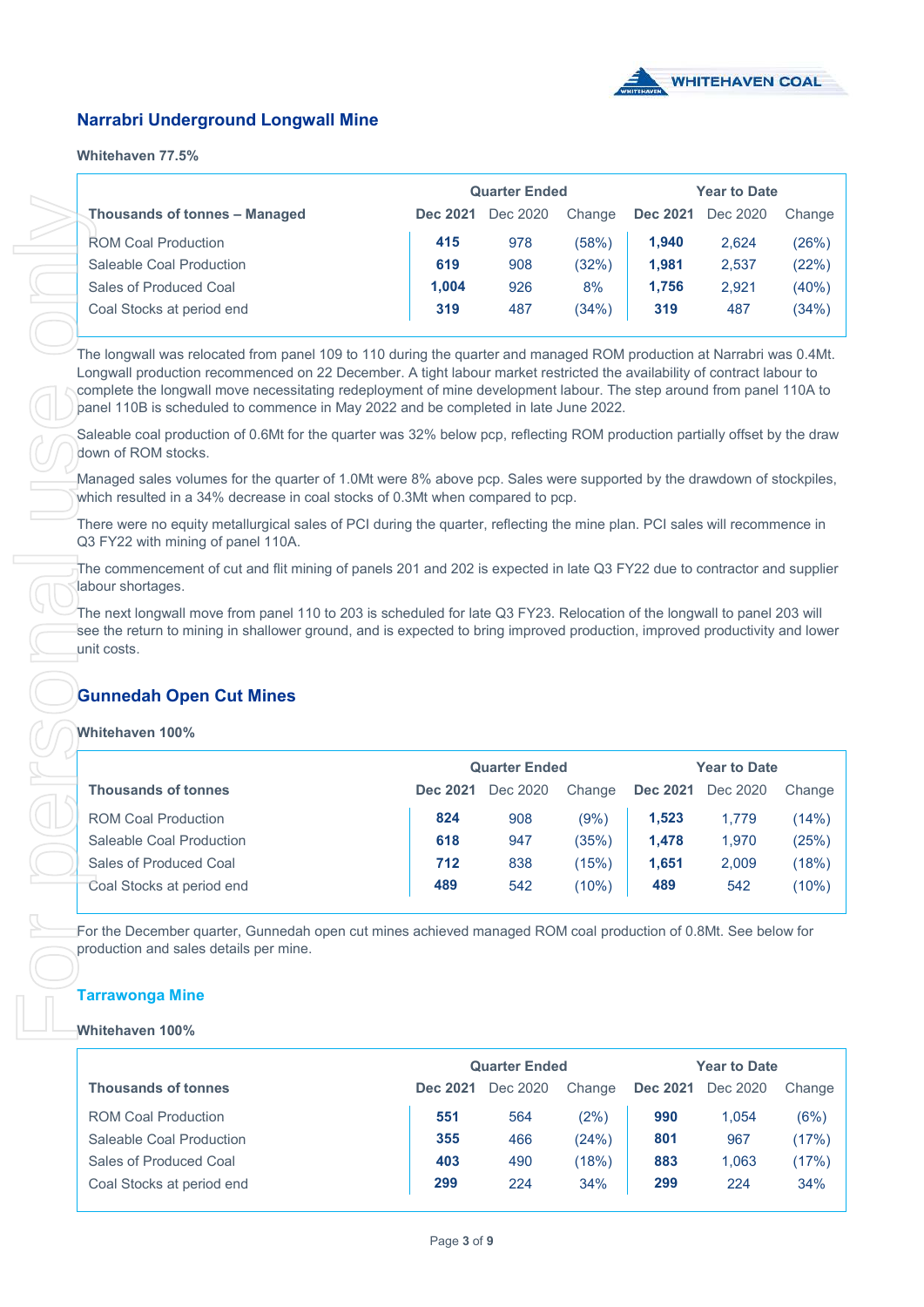

Tarrawonga's December quarter ROM production of 0.6Mt was in line with pcp despite the impact of flooding and COVID.

Saleable coal production for the December quarter of 0.4Mt was down 24% on pcp. As previously mentioned, localised flooding restricted road access in the Gunnedah area. As a result, coal haulage between the mine and the coal handling and preparation plant (CHPP) in Gunnedah was restricted. Refer to the Logistics update on page 6 for more details.

In response to the record price differences between 6000CV and lower grades of thermal coal, Whitehaven's marketing strategy has been to wash Tarrawonga ROM coal harder to produce higher quality coals that can be used to blend up lower grade coal. This strategy trades off lower yield and higher costs for improved coal quality to support increased blending opportunities within the group, to lift overall coal quality to maximise profit margins.

Tarrawonga sales for the quarter of 0.4Mt were 18% below pcp due to the interruption of coal supply to the CHPP.

There were 0.2Mt of equity metallurgical sales of semi-soft coking coal during the quarter.

Coal stocks at the end of December were 0.3Mt, 34% above pcp reflecting an increase in ROM stocks at mine site due to the previously mentioned impact of weather events on road access to CHPP.

# **Werris Creek Mine**

#### **Whitehaven 100%**

|                            | <b>Quarter Ended</b> |          |          | <b>Year to Date</b> |          |        |
|----------------------------|----------------------|----------|----------|---------------------|----------|--------|
| <b>Thousands of tonnes</b> | <b>Dec 2021</b>      | Dec 2020 | Change   | <b>Dec 2021</b>     | Dec 2020 | Change |
| <b>ROM Coal Production</b> | 273                  | 344      | (21%)    | 533                 | 725      | (26%)  |
| Saleable Coal Production   | 263                  | 481      | (45%)    | 677                 | 1.003    | (33%)  |
| Sales of Produced Coal     | 310                  | 348      | $(11\%)$ | 768                 | 946      | (19%)  |
| Coal Stocks at period end  | 190                  | 318      | (40%)    | 190                 | 318      | (40%)  |

During the quarter, wet weather events interrupted operations. December quarter ROM production of 0.3Mt was 21% down on the pcp.

Werris Creek's ROM coal production is 100% bypass, which means the coal is crushed in preparation for transport and blending, but no washing of coal is undertaken. Saleable coal production for the quarter of 0.3Mt, 45% below pcp, reflects the current quarter ROM production profile and the pcp being supported by a drawdown of ROM stocks.

December quarter sales volumes of 0.3Mt, 11% down on pcp, reflect the saleable coal production profile supported by a stock drawdown. All sales for the quarter were thermal coal.

Coal stocks at the end of December were 0.2Mt, 40% below pcp, due to the draw down of stocks to support sales over the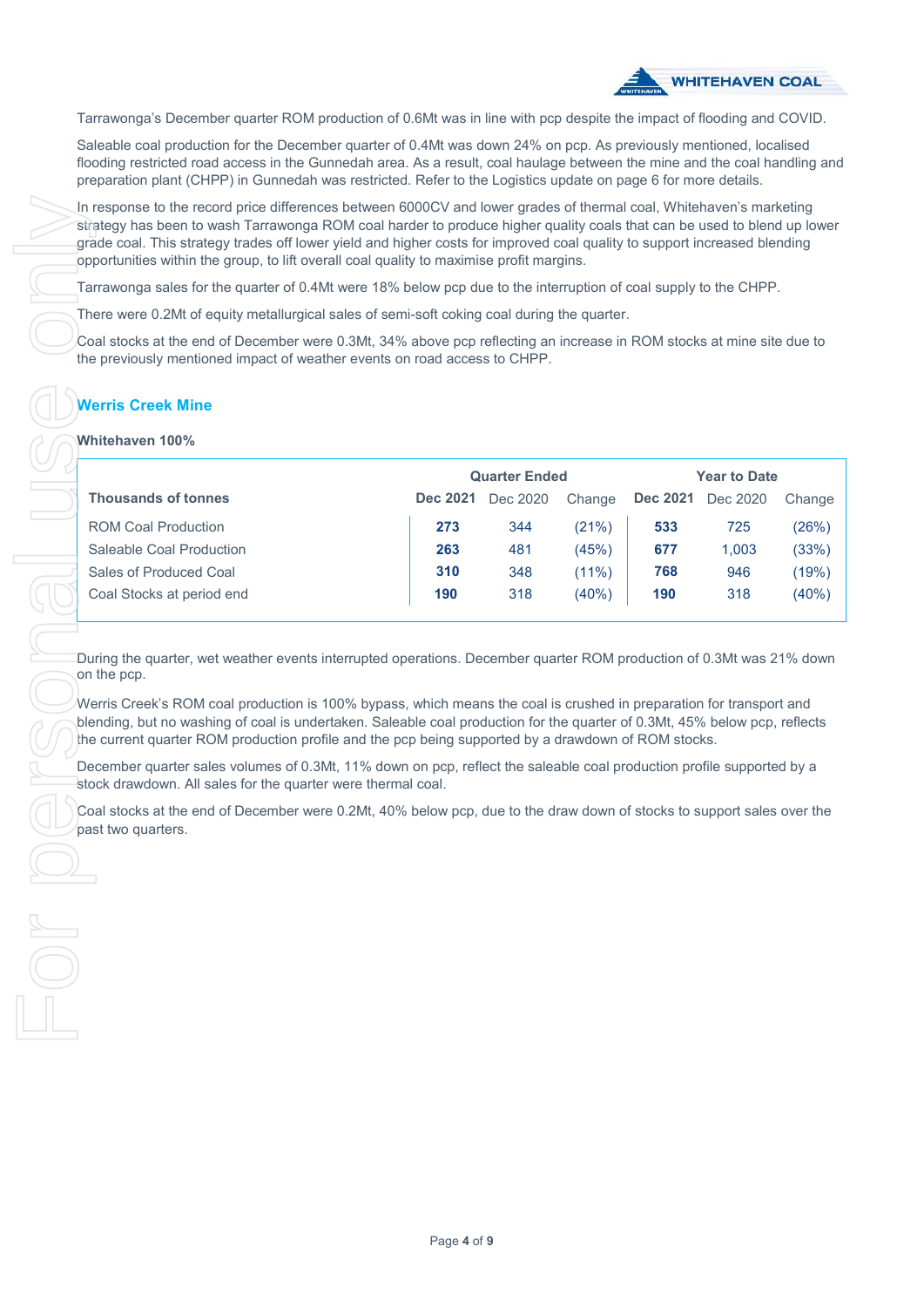

# **Equity Coal Sales and Realised Pricing on own coal sales**

|                                    |                  | <b>Quarter Ended</b> |          |          |          |          |  |
|------------------------------------|------------------|----------------------|----------|----------|----------|----------|--|
|                                    |                  | Dec 2021             | Sep 2021 | Jun 2021 | Mar 2021 | Dec 2020 |  |
| <b>Total Equity Coal Sales</b>     | Mt               | 3.3                  | 3.9      | 3.7      | 4.0      | 3.7      |  |
| Sales of purchased coal (thermal)  | Mt               | 0.5                  | 0.4      | 0.5      | 0.6      | 0.5      |  |
| <b>Equity Own Coal Sales</b>       | Mt               | 2.9                  | 3.4      | 3.2      | 3.4      | 3.2      |  |
| Coal sales mix (own coal sales)    |                  |                      |          |          |          |          |  |
| High CV thermal Coal               | $\frac{0}{0}$    | 61%                  | 65%      | 61%      | 53%      | 58%      |  |
| Other thermal coal                 | $\frac{0}{0}$    | 27%                  | 23%      | 27%      | 27%      | 24%      |  |
| Metallurgical coal                 | $\frac{0}{0}$    | 12%                  | 11%      | 12%      | 20%      | 18%      |  |
| <b>Pricing</b>                     |                  |                      |          |          |          |          |  |
| gC NEWC Index                      | US\$/t           | 184                  | 168      | 109      | 89       | 67       |  |
| <b>JSM Quarterly (SSCC)</b>        | US\$/t           | 218                  | 149      | 93       | 92       | 87       |  |
| Price achieved (own coal sales)    |                  |                      |          |          |          |          |  |
| Average coal price 1               | A\$/t            | 211                  | 189      | 122      | 101      | 86       |  |
| Thermal coal                       | US <sub>st</sub> | 155                  | 142      | 94       | 76       | 62       |  |
| Metallurgical coal                 | US\$/t           | 201                  | 134      | 103      | 92       | 77       |  |
| Premium/Discount (own coal sales): |                  |                      |          |          |          |          |  |
| Thermal to gC NEWC Index           | $\frac{0}{0}$    | (16%)                | (15%)    | (14%)    | (15%)    | (8%)     |  |
| Metallurgical to JSM Qtrly         | $\frac{0}{0}$    | (8%)                 | (10%)    | 10%      | $(0\%)$  | $(11\%)$ |  |

Note: Figures may not add due to rounding: <sup>1</sup> Before applicable royalties

Whitehaven achieved an average price of A\$211/t<sup>1</sup> for sales of own coal during the quarter, 144% higher than pcp.

The gC NEWC (6000 CV) index averaged US\$184/t for the December quarter, up 10% from the September quarter average of US\$168/t. The gC NEWC index price posted an all-time record high in October of US\$222/t, falling to US\$159/t in November before rebounding in December to US\$170/t. The rebound was caused by a combination of strong Asia based end user demand and production constraints due to wet weather and flooding in the Hunter Valley and Gunnedah Basin. This is reflected in full year coal throughput from the Port of Newcastle of 157Mt, down 2Mt from 2020 and 9Mt from 2019. Strong ongoing demand for all fuel types has also continued to buoy the coal market. Even at record prices, coal remains a more attractive and less expensive alternative to LNG.

Whitehaven achieved a December quarter realised average thermal coal price of US\$155/t, with the following factors impacting Whitehaven's pricing outcomes:

- Approximately 50% of Whitehaven's thermal coal book in the December quarter was priced in prior periods. Realised coal prices reflecting prior periods occurs under a number of scenarios. Firstly, some of the thermal coal contract book is priced on a lagging gC NEWC index basis such that realised prices lag the average gC NEWC index. The benefit of these rising prices will be seen in the coming quarters. Secondly, some sales have been delayed from prior quarters as a result of weather events earlier in the calendar year. Thirdly, a number of fixed price sales set in a prior period were fulfilled during the December quarter.
- Approximately 27% of thermal coal sales were priced with reference to sub gC NEWC 6000 CV pricing structures. This was almost exclusively the higher ash Narrabri fault-affected coal, where price differentials between the gC NEWC index and the API5 index have widened to average US\$68/t in the quarter, a similar level to the September quarter.

Equity coal sales for the December quarter, including purchased coal, were 3.3Mt, 11% below the pcp. Equity coal stocks at 31 December were slightly lower than pcp at 1.7Mt.

Sales volumes of Narrabri non-gC NEWC index coal product in the December quarter were similar to those in the September quarter. Some fixed price non-gC NEWC index coal product sales slipped from the December quarter into January. However, price realisations for Whitehaven's thermal coal are expected to return to above gC NEWC index in the second half of FY22.

Metallurgical coal represented 12% of sales for the December quarter. Spot demand for semi-soft coking coal has been limited.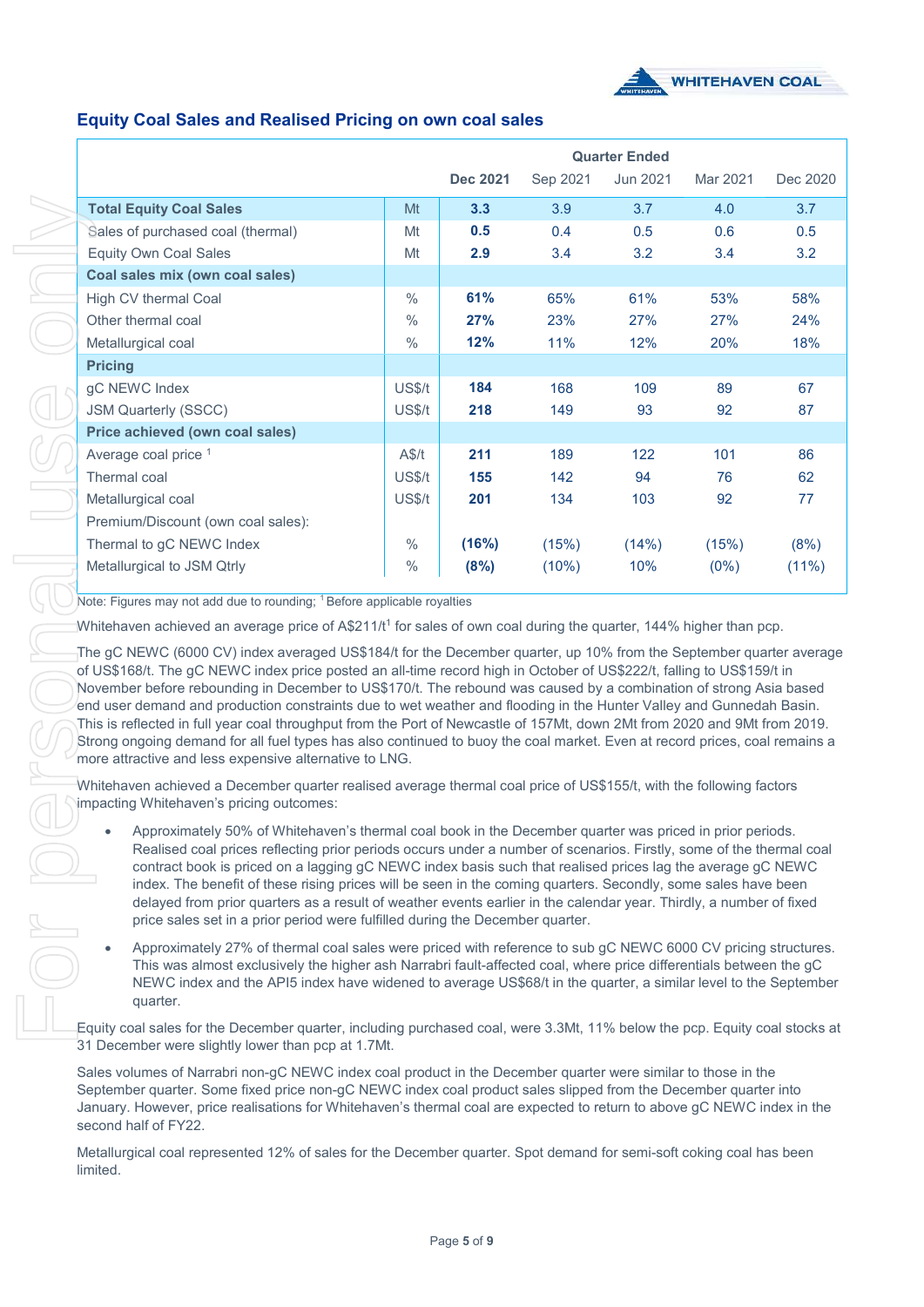

# **Thermal and Metallurgical Coal Outlook**

The gC NEWC and API5 indexes both set all-time records in October at US\$222.35/t and US\$145.56/t respectively. The gC NEWC index averaged approximately US\$184/t for the December quarter, up 10% from the September quarter average of US\$168/t. The API5 Index averaged US\$116.04/t for the December quarter, up 20% from the September average of US\$97.14/t. As at 19 January 2022 month to date (MTD), the gC NEWC index is US\$216.06/t and API5 is at US\$117.16/t.

In 2022, demand for seaborne thermal coal remains strong and ongoing constraints from both Australia and Indonesia have seen thermal prices soar once again. In Australia, COVID is adversely impacting production as the Omicron wave runs through NSW and Queensland. The December quarter also saw wet weather cause flooding in the Hunter Valley and Gunnedah Basin which impacted mining operations, including cutting access to some mines. In Indonesia, the government imposed an export ban from 31 December for the month of January or until domestic power utility PLN achieved regulated inventory levels. As at 11 January exports re-started for some producers, however the ban has reduced exports of seaborne coal supply by approximately 10Mt in January MTD.

Thermal coal customers came to the market across the December quarter to procure supplies through to the March quarter, in many cases having to accept inferior quality to what they were seeking. More recently, some tenders have attracted zero bidders, a strong indication that supply is very tight, and incremental supply is almost non-existent. Physical prices for 6000 CV quality coal for near term delivery are at substantial premia to the paper market.

Premium low volatile hard coking coal (PLV HCC) FOB Australia averaged US\$369.10/t across the December quarter, up 41% on the September quarter average of US\$262.30/t. Supply constraints for metallurgical coal have emerged over the end of the December quarter due to increased rainfall in Queensland related to La Niña weather patterns. In addition, a number of tropical cyclones have formed in the Coral Sea adding to concerns of possible further supply interruptions. As a result the PLV HCC spot price has remained strong, currently at US\$388.13/t January MTD. The Platts SS index has increased in January to US\$254/t MTD after averaging US\$234.97/t for the December quarter.

Both thermal and metallurgical coal prices are expected to be well supported over CY22.

# **Logistics update**

During the December quarter, a number of weather events impacted rail and ship movements. Rain events in November and December cut site access to Maules Creek on a number of occasions affecting production, processing and train loading; both Tarrawonga and the Gunnedah CHPP also had road access cut.

Port movements were impacted by high winds and swell on multiple occasions in the quarter. In addition, the harbour operated under fresh water conditions from 29 November to 22 December due to flood waters, which restricted vessel movements.

The period ended with a combined vessel queue of ~50 across PWCS and NCIG.

# **Corporate**

As at 31 December 2021, there were US\$98.7m of foreign exchange hedges at an average exchange rate 0.73314 for fixed price equity coal sales of 0.7Mt with contracts deliverable between January 2022 and December 2022. In addition, there were US\$679m of foreign exchange hedges at an average rate of 0.71831 for non-fixed price equity sales with contracts deliverable between January 2022 and June 2022.

# **Development Projects**

Work continues to advance Whitehaven's three development projects. Projects are subject to Whitehaven's strict capital allocation framework. Under this framework each project must pass through a series of tollgates (PFS, DFS, FID). If Vickery and Winchester South pre-construction activities were to advance on a concurrent timeline, Whitehaven would not construct them concurrently.

Expenditure incurred on development projects during the quarter was \$4.4m, reflecting approvals work and studies.

#### **Narrabri Underground Mine Stage 3 Extension Project**

The project seeks to convert Narrabri's adjacent Exploration Licence into a Mining Lease and use the existing portals, CHPP, rail loop and associated infrastructure to extract, process and export high energy thermal coal and Pulverised Coal Injection (PCI) coal products using the longwall mining method. The project involves extending the longwall panels planned for the mining lease south of the current main roads into the contiguous Narrabri South Exploration Licence area, to extend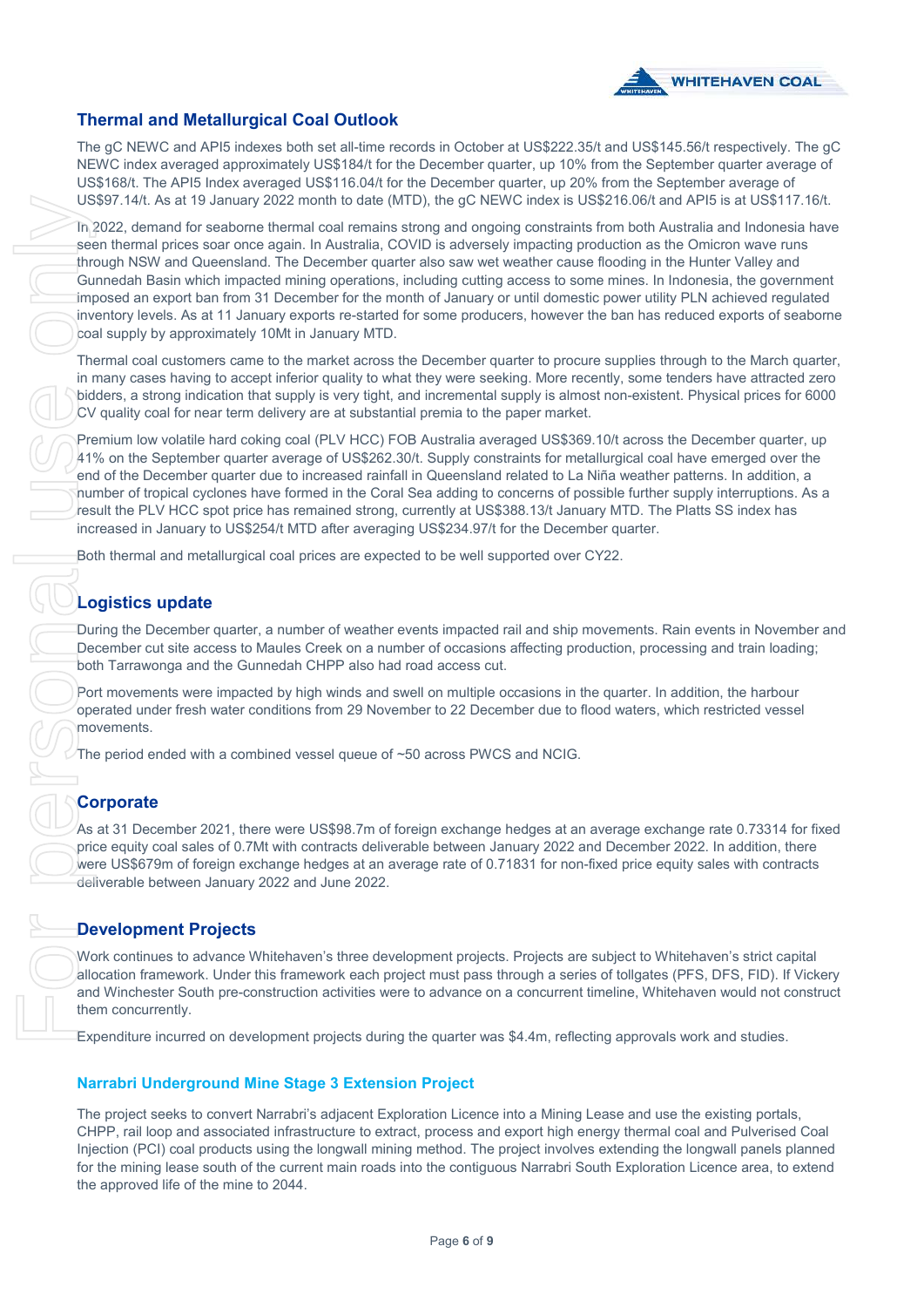

Whitehaven submitted the Environmental Impact Statement (EIS) to the NSW Department of Planning, Industry and Environment (DPIE) in November 2020. The EIS was on public exhibition for 6 weeks and received 63 positive responses, 16 comments and 3 negative responses.

In January 2022 the DPIE prepared an overall Project Assessment Report and recommended the project be approved. The project has been referred to the Independent Planning Commission (IPC) for final determination. The IPC will now review the project and is expected to make a determination during Q2 CY2022.

### **Vickery Extension Project**

In August 2020 the Vickery Extension Project received approval from the NSW Independent Planning Commission (IPC) to operate an up to 10Mtpa open cut metallurgical and thermal coal mine, with onsite processing and rail infrastructure. On 16 September 2021 the Federal Minister for the Environment approved the Project under the Commonwealth's *Environment Protection and Biodiversity Conservation Act 1999*.

Works are currently being undertaken as required for Secondary Approvals such as water, noise, air quality, cultural heritage and traffic management.

#### **Winchester South Metallurgical Coal Project**

The proposed Winchester South open cut metallurgical coal mine is located in Queensland's Bowen Basin. At full capacity the mine is targeting ROM production of up to 17Mt per annum to supply the international market for about 30 years.

# **FY22 Guidance – La Niña and COVID impacts**

There continues to be material uncertainty regarding these two unpredictable issues and their impact. However, as of January 2022, the impact of La Niña and COVID has caused a ~5% decrease in expected ROM production, reflected in the updated guidance set out below.

| project has been referred to the independent Planning Commission (IPC) for linal determination. The IPC will now<br>project and is expected to make a determination during Q2 CY2022.                                                                                                                                                                                                                    |    |                       |                               |
|----------------------------------------------------------------------------------------------------------------------------------------------------------------------------------------------------------------------------------------------------------------------------------------------------------------------------------------------------------------------------------------------------------|----|-----------------------|-------------------------------|
| Further details can be found at https://whitehavencoal.com.au/our-business/our-assets/narrabri-mine                                                                                                                                                                                                                                                                                                      |    |                       |                               |
| <b>Vickery Extension Project</b>                                                                                                                                                                                                                                                                                                                                                                         |    |                       |                               |
| Open cut and underground mining was undertaken at Vickery by Rio Tinto from 1991 through to 1998.                                                                                                                                                                                                                                                                                                        |    |                       |                               |
| The Vickery Coal Project was approved in September 2014 to produce up to 4.5Mt ROM coal per annum.                                                                                                                                                                                                                                                                                                       |    |                       |                               |
| In August 2020 the Vickery Extension Project received approval from the NSW Independent Planning Commission<br>operate an up to 10Mtpa open cut metallurgical and thermal coal mine, with onsite processing and rail infrastructur<br>September 2021 the Federal Minister for the Environment approved the Project under the Commonwealth's Enviro<br>Protection and Biodiversity Conservation Act 1999. |    |                       |                               |
| Works are currently being undertaken as required for Secondary Approvals such as water, noise, air quality, cultura<br>and traffic management.                                                                                                                                                                                                                                                           |    |                       |                               |
| Further details can be found at https://whitehavencoal.com.au/our-business/our-assets/vickery-extension-project/                                                                                                                                                                                                                                                                                         |    |                       |                               |
| <b>Winchester South Metallurgical Coal Project</b>                                                                                                                                                                                                                                                                                                                                                       |    |                       |                               |
| The proposed Winchester South open cut metallurgical coal mine is located in Queensland's Bowen Basin. At full o<br>the mine is targeting ROM production of up to 17Mt per annum to supply the international market for about 30 year                                                                                                                                                                    |    |                       |                               |
| The Project has recently completed the Public Notification phase for the Draft EIS and is working with the Office of<br>Coordinator General to address submissions received.                                                                                                                                                                                                                             |    |                       |                               |
| Further details can be found at https://whitehavencoal.com.au/our-business/our-assets/winchester-south                                                                                                                                                                                                                                                                                                   |    |                       |                               |
|                                                                                                                                                                                                                                                                                                                                                                                                          |    |                       |                               |
| <b>FY22 Guidance - La Niña and COVID impacts</b><br>There continues to be material uncertainty regarding these two unpredictable issues and their impact. However, as<br>January 2022, the impact of La Niña and COVID has caused a ~5% decrease in expected ROM production, reflect<br>updated guidance set out below.                                                                                  |    |                       |                               |
| <b>Item</b>                                                                                                                                                                                                                                                                                                                                                                                              |    | FY22 updated guidance | <b>FY22 previous guidance</b> |
| Managed ROM coal production                                                                                                                                                                                                                                                                                                                                                                              | Mt | $19.0 - 20.5$         | $20.0 - 21.5$                 |
| Maules Creek                                                                                                                                                                                                                                                                                                                                                                                             | Mt | $11.3 - 11.7$         | $12.1 - 12.5$                 |
| Narrabri                                                                                                                                                                                                                                                                                                                                                                                                 | Mt | $4.3 - 5.0$           | $4.3 - 5.0$                   |
|                                                                                                                                                                                                                                                                                                                                                                                                          | Mt | $3.4 - 3.8$           | $3.6 - 4.0$                   |
| Gunnedah O/C                                                                                                                                                                                                                                                                                                                                                                                             |    |                       |                               |
| Managed coal sales                                                                                                                                                                                                                                                                                                                                                                                       | Mt | $17.2 - 17.8$         | $18.0 - 18.6$                 |

*Note: The bottom end of guidance reflects the continuation for the remainder of FY22 of recent COVID labour related impacts. The top end of guidance reflects a return to more usual activity within Q3 FY22.*

Updated unit cost guidance per tonne includes the following variables:

- Increased diesel prices A\$3/t
- Increased demurrage costs due to disruptions to coal production/supply A\$2/t
- Volumetric impacts of flooding in H1FY22 A\$2/t
- COVID related absenteeism A\$1/t A\$2/t

*This Quarterly Report is authorised for release to the market by the Board of Whitehaven Coal Limited.*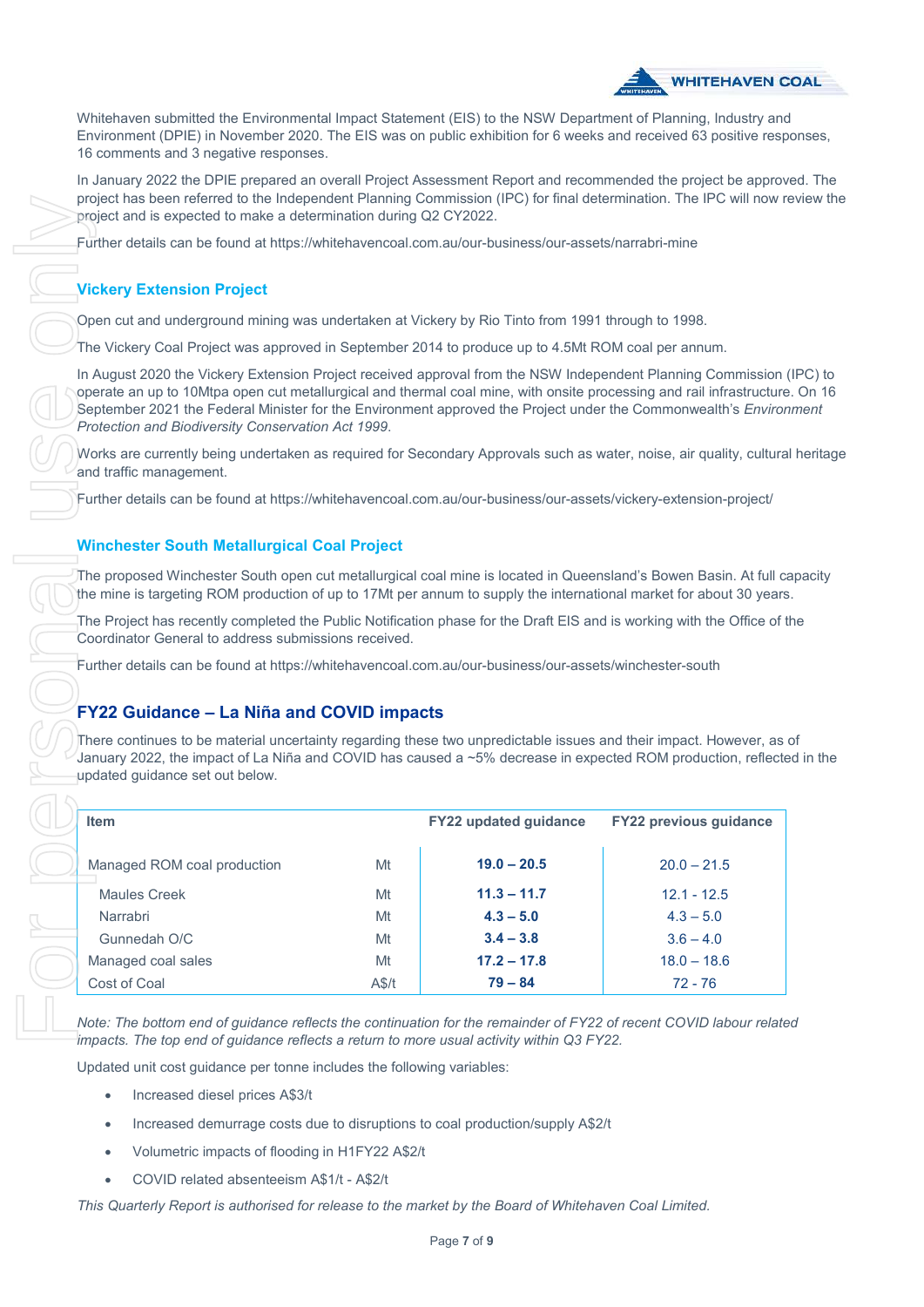

#### **Investor and Analyst teleconference**

Managing Director and Chief Executive Officer Paul Flynn will host a teleconference to provide an overview of the December 2021 Quarter Production Report.

Time: 10:30 AEDT (Sydney time)

Date: Friday, 21 January 2021

Dial-in details: Participants register for the teleconference by copying and pasting the following link into your browser, https://s1.c-conf.com/diamondpass/10018424-4hal6m.html

Note, all participants must pre-register to join the conference call using the link above. Once registered, an email will be sent containing conference call date and time, as well as a full list of participant dial in numbers to join the call.

#### **Investor contact**

Sarah McNally +61 2 8222 1155, +61 477 999 238 smcnally@whitehavencoal.com.au

**Media contact** Michael van Maanen +61 8222 1171, +61 412 500 351 mvanmaanen@whitehavencoal.com.au

# **Reporting Calendar**

| <b>Event</b>                        | <b>Date</b>      |
|-------------------------------------|------------------|
| <b>Half Year FY22 Results</b>       | 17 February 2022 |
| March Quarter Production Report     | 14 April 2022    |
| June Quarter Production Report      | 14 July 2022     |
| <b>Full Year FY22 Results</b>       | 25 August 2022   |
| September Quarter Production Report | 13 October 2022  |
| <b>Annual General Meeting</b>       | 26 October 2022  |
|                                     |                  |